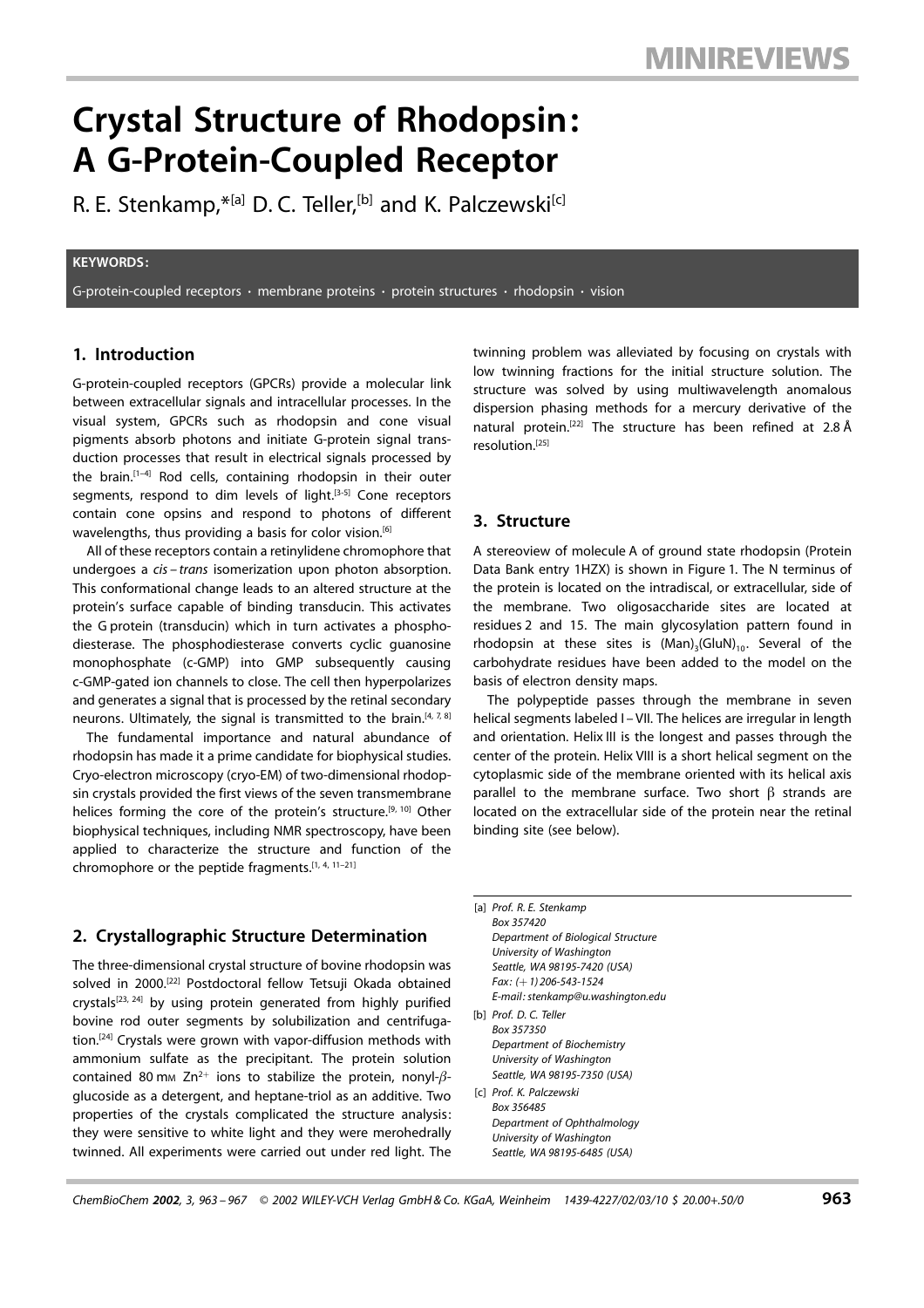# **TEMBIOCHEM**



Figure 1. Stereoview of the rhodopsin structure from the three-dimensional crystals (PDB entry 1HZX). The polypeptide is represented as a yellow ribbon. N and C denote the N and C termini, respectively. Helical segments are labeled I-VIII. The retinal chromophore is shown in red. The figure was drawn by using the Molscript<sup>[58]</sup> and Raster3d<sup>[59]</sup> programs.

The transmembrane helices contain 56% of the amino acids in the protein. The remainder of the polypeptide is distributed among the N-terminal tail, the three extracellular loops between the helices, the three cytoplasmic loops, and the C-terminal tail. Several residues in two of the cytoplasmic loops and at the C terminus are mobile and not included in the molecular model.

11-cis-retinal serves as a cofactor for rhodopsin and the cone opsins. It is covalently linked to Lys296 in helix VII. The prosthetic group forms a Schiff base linkage with the amine group of the lysine residue. The retinal is located between the helices towards the extracellular side of the protein (see Figure 1) and is completely buried within the protein. The transmembrane

helices block ready access to the hydrophobic region of the bilayer, and the  $\beta$  strands and extracellular loops shield the chromophore from the aqueous environment on the extracellular face. The binding site is some distance from the cytoplasmic surface and amino acid side chains from the transmembrane helices block access to that surface.

Figure 2 shows the superposition of bovine rhodopsin<sup>[22]</sup> and the helical model available from low resolution cryo-EM of two-dimensional crystals of frog rhodopsin.[10, 26] The transmembrane helices in the two structures have the same relative intramolecular locations, orientations, and sizes. However, there are no structural features in the rhodopsin model from the crystal structure analysis that permit an unambiguous determination of the molecular orientation within the membrane. Integral membrane proteins contain hydrophobic surfaces that interact with the hydrophobic interior of their membranes, but there is an uneven transition between that surface and the hydrophilic surface facing the aqueous environment outside the membrane. It has been noted before<sup>[27]</sup> that the tryptophan residues in membrane proteins tend to be located at the crossover between hydrophobic and

hydrophilic surfaces. In the case of rhodopsin, that is not the case.[28] Alternatively, the charged side chains in rhodopsin should be located outside the membrane, but defining the molecular orientation in the membrane on the basis of their location is difficult. It is easier, once the orientation of the molecule is known from the superposition of the crystallographic and electron-microscopic models, to define limiting planes just inside of the charged residues that probably mark the edges of the membrane. In this case, the planes would be 30 ä apart, a reasonable estimate of the thickness of the membrane, especially if its thickness adjusts to accommodate the transmembrane portion of the protein.

One interesting structural feature that became apparent with the 2.8 Å resolution structure was that the transmembrane helices are not straight, regular  $\alpha$ helices. Both the cryo-EM and X-ray crystallographic structures show that the helices are kinked and bent, and the nature of the kinks has been analyzed elsewhere.[28, 29] In addition, it has been noted that turns of 3<sub>10</sub> and  $\pi$  helices are also found in this

structure. In addition, in several of the helices, proline residues are associated with the kinks. Steric clashes between the proline side chain and the carbonyl group that would normally hydrogen bond to this position (in an  $\alpha$  helix) force the carbonyl group to twist away from the helical axis. This alters the main-chain torsion angles in the neighboring residues, and often results in a bending or kinking in the helical axis. To relieve the close interatomic packings, the helix bends to provide room for the carbonyl group. While this is a reasonable explanation for several of the kinks, it is not the case for the kink in helix II at Gly89 and Gly90. There is no proline residue in this helix, but the helical axis bends by 30°.



Figure 2. Stereoview of the rhodopsin structure from the three-dimensional crystals (yellow ribbons; PDB entry 1HZX) superposed on the helical axes of two-dimensional crystals from the cryo-electron microscopy study (black rods).<sup>[26]</sup> The vertical axis is parallel to membrane normal. The figure was drawn by using the Molscript<sup>[58]</sup> and Raster3d<sup>[59]</sup> programs.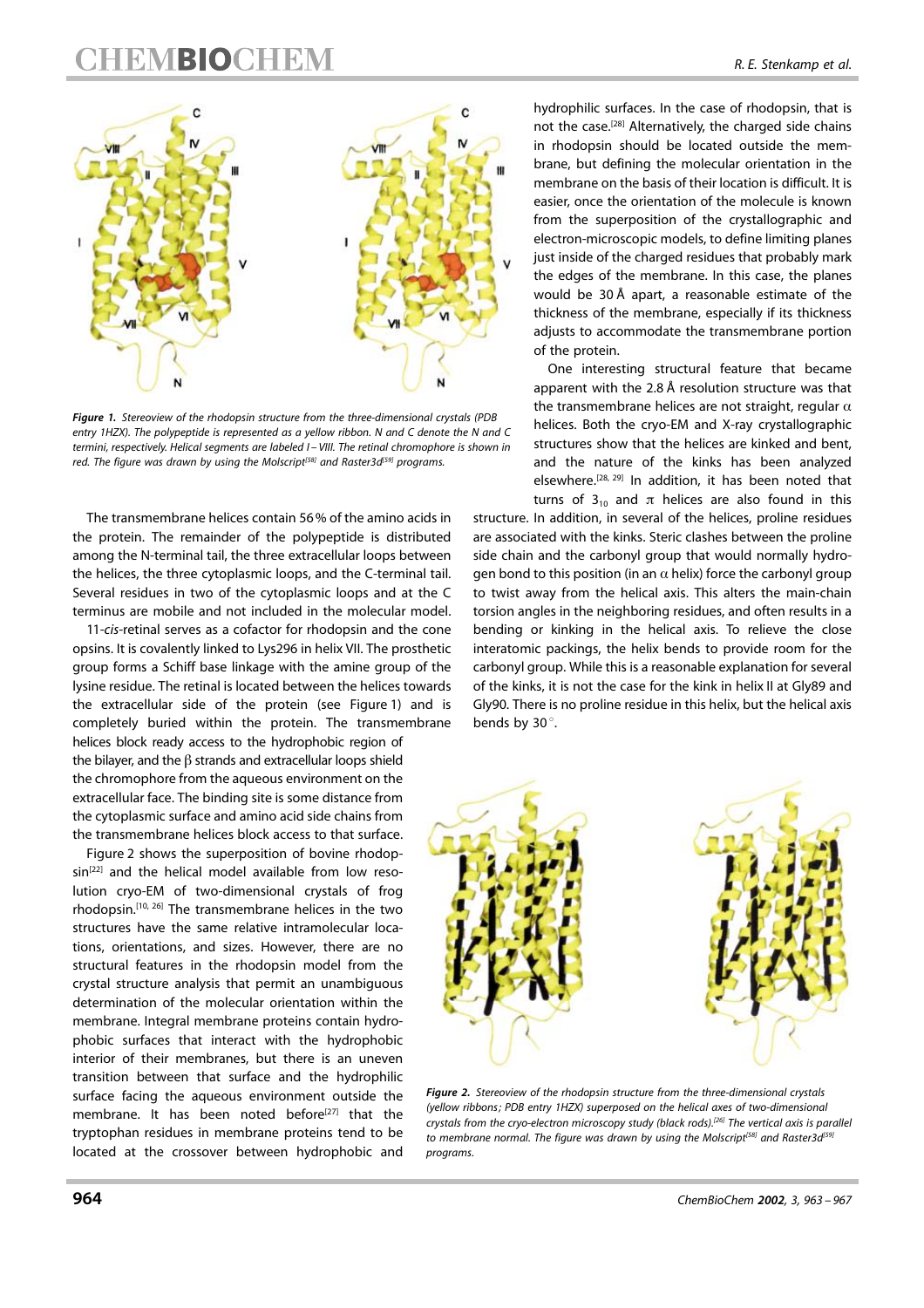### 4. Retinal and Its Environment

Rhodopsin's chromophore, 11-cis-retinylidene, is located between the transmembrane helices, offset somewhat from the center of the membrane towards the extracellular side of the molecule. The 11-cis conformation is readily identified, even at 2.8 ä resolution.[22] As known from spectroscopic studies of the protein, the chromophore is not planar.<sup>[30]</sup> The conjugated system is twisted, possibly due to packing interactions with the protein, although steric interactions within the chromophore also contribute. Twisting of the chromophore might provide one way of adjusting the wavelength dependence of photon absorption.

The chromophore binding environment is made up of a mix of hydrophobic and polar/charged groups. Phe212 and Phe261 are located near the  $\beta$ -ionone ring, and the side chain of Trp265 is located midway between the ring and the Schiff base linkage to Lys296. The retinal is bent around this residue in the ground state. Polar groups such as Thr118 and Tyr268 are located near the center of the polyene, and the side chain of Glu122 is close to the  $\beta$ -ionone ring. Also, Glu183 makes a close water-mediated approach to the retinal. The Schiff base at the other end of the chromophore is protonated in the activated form of the protein, and Glu113 serves as a counterion for it in the interior of the protein. More detailed descriptions of the retinal environment have been presented previously,<sup>[3, 4, 25]</sup> including comparisons with information about the binding site obtained by using noncrystallographic techniques.

Cone opsins are proteins related to rhodopsin and are present in cone cells. These proteins again use 11-cis-retinal as a chromophore, but their absorption maxima are located at wavelengths different from that of rhodopsin.<sup>[1]</sup> These changes introduce wavelength sensitivity to the photoreceptors and form the basis for color vision. The changes in the absorption maxima come about because of differences in the retinal environments in the cone opsins. Comparisons of the amino acid sequences for the human blue, green, and red cone opsins with that of rhodopsin show 41, 38, and 37% amino acid identities, respectively. Homology-modeling efforts for the cone opsins can take advantage of these high sequence identities to indicate how the amino acid substitutions known to affect the retinal environment actually do so. Initial efforts along these lines are being published,<sup>[28]</sup> but further work in this area can be anticipated.

#### 5. Rhodopsin and Other Known Membrane Protein Structures

Until the rhodopsin crystal structure became available, the archetypical structure for seven-transmembrane-helix proteins was that of bacteriorhodopsin.[31] Bacteriorhodopsin pumps ions across bacterial membranes. Photon absorption by its retinal chromophore drives the pumping process, but absorption of a photon converts the all-trans chromophore into the 13-cis isomer. The protein's transmembrane helices are topologically identical to those in rhodopsin, but the retinal chromophore is attached to a lysine residue in helix VII that is not sequentially or structurally equivalent to Lys296 in rhodopsin. Comparison of the structure of bacteriorhodopsin with that of rhodopsin has been made.[25] If the molecules are aligned on the basis of their structures, 79 C $\alpha$  atoms in the transmembrane helices can be superposed with a root mean square distance of 2.13 Å between equivalent C $\alpha$  atoms. Five of the transmembrane helices in each protein are aligned, but residues in the other two helices (IV and V) differ in position by as much as  $10-15$  Å. The helices in bacteriorhodopsin are more regular in structure than the kinked helices in rhodopsin. As stated above, the retinal chromophores in the two molecules are covalently attached to lysine residues that are separated by two helical turns. Nevertheless, in the ground state, the  $\beta$ -ionone rings at the ends of the chromophores are close to each other when the structures are aligned by using only the C $\alpha$  atoms.

### 6. Rhodopsin and GPCR Function

The rhodopsin crystal structure provides an interesting view of a significant photoreceptor molecule, but just as importantly, it provides the first three-dimensional structure of a GPCR. The importance of GPCRs in biological processes $[17, 32-35]$  and their roles as drug targets have promoted interest in the rhodopsin structure as a model for understanding ligand binding and signaling processes in this class of receptors.

One structural feature relevant to the use of the rhodopsin structure as a base for the modeling of other proteins is connected with the kinks and bends in the helices. These distortions from ideal helical structure cause pieces of the helices to rotate relative to an ideal helix. This places residues in environments with different neighboring residues than would have been predicted by using other starting structures for homology modeling. Comparison with bacteriorhodopsin shows how significant this can be. At first view, the two structures are similar with the seven helices arranged in the same tertiary structure. Looking at the structural details in the helices, it becomes apparent that the two structures would predict quite different locations for the same residues when used in homology-modeling exercises. At this point, indications are that the rhodopsin model serves as a better starting point for modeling of other GPCRs. This is not a surprise, but how representative the rhodopsin transmembrane helices are for other GPCRs needs further study.

The retinal binding site is another area where the rhodopsin structure might prove useful in modeling other GPCRs. The hydrophobic chromophore is similar to the ligands bound by many GPCRs, and evidence is available to support the idea that the retinal site is representative of the ligand binding sites in those proteins.[17, 18]

One aspect of the binding site that was surprising when the structure was first analyzed is that it is completely buried within the protein. The retinal site is not accessible to the cytoplasmic or extracellular surfaces. The site is farther from the extracellular than the cytoplasmic surface, and the packing of the helices simply fills the internal space in that direction. Towards the extracellular surface are found the two short  $\beta$  strands and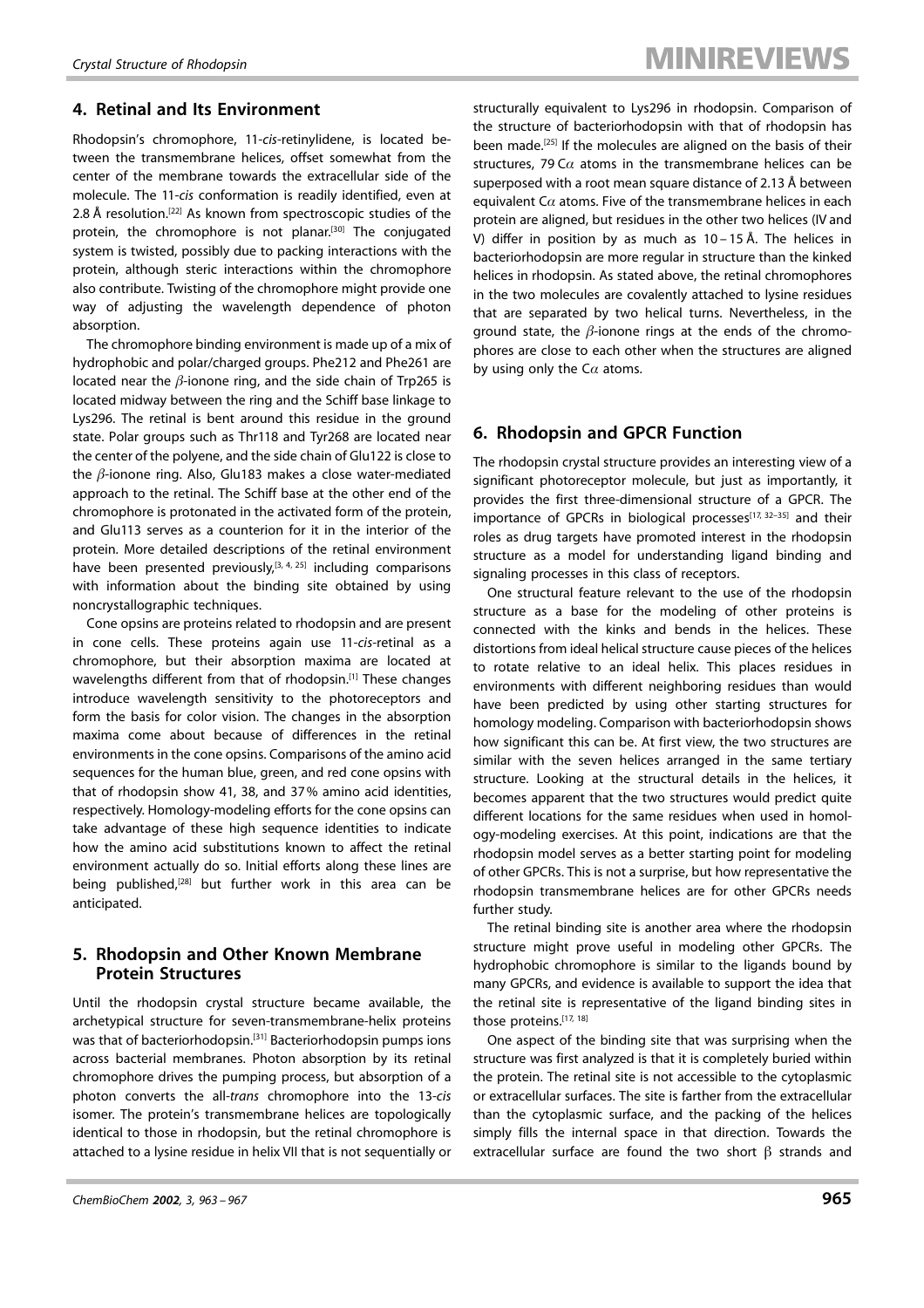extracellular surface loops that make up the "plug" blocking access in this direction.<sup>[36]</sup>

The retinal site is not accessible to the hydrophobic environment within the membrane either. No gaps between the helices present a path for the retinal to exit the binding site. Given the need for ligands to move in and out of the binding site and for retinal to do likewise in the regeneration of the photopigment, alterations in the published structure must occur in the functional protein. X-ray diffraction patterns are measured over relatively long time periods (hours) and large samples of molecules, so the structural views are temporal and spatial averages. Thermal fluctuations in the structure might be sufficient to allow the passage of ligands into and out of the binding site, but longer-lived structures with large open paths to the site are also possible.

The general features of the retinal site (location, orientation, environment) might be applicable in studies of other GPCRs and their ligands. This probably does not hold for the details about the site. Various derivatives of retinal, including some with major substituents, have been used to probe the properties of the chromophore and its environment.<sup>[30, 37, 38]</sup> Various spectroscopic techniques, including NMR studies of wild-type protein and fluorinated derivatives<sup>[39-41]</sup> are being applied to rhodopsin to characterize the dynamics of the chromophore and G-protein binding sites. These and earlier studies point out the flexibility of the binding site in accommodating ligands. This, and the fact that retinal is bound covalently in its site, will complicate efforts to model the binding of ligands in other GPCRs.

However, the structural model of ground-state rhodopsin provides some hints about the dynamic activation and signaling process of the receptor. A brief description of them is presented here. More details about the signaling process can be found in recent publications.<sup>[4, 8, 42, 43]</sup>

Ground-state rhodopsin is inactive, and several of its structural elements combine to restrain the structure. Interactions among the extracellular loops, including a disulfide bridge, $[44-47]$  limit the conformation flexibility of this part of the molecule under dark, nonsignaling conditions. In addition, the interactions between the chromophore and the protein, both hydrophobic and electrostatic, tighten the inactive receptor structure. Mutations of Lys296 or Glu113 eliminating these interactions result in constitutively active receptors.[48]

Three other parts of the rhodopsin structure are also important for holding it in the inactive form. One of these is a tight set of interhelical contacts involving Asp83, Asn55 in helix I, and Asn302 in the NPXXY region. Also, residues in the helix III in the center of the bundle of helices interact with residues in each of the other helices (except helix I). Finally, Arg135 (in a conserved D/ERY sequence motif) makes ionic interactions within the receptor that are important for holding the structure in the inactive form. Mutations in this motif, for example, changing Glu134 into Gln134, generate constitutive, hyperactive receptors.[13]

The first step in the activation of rhodopsin is the photoisomerization of 11-cis-retinylidene into all-trans-retinylidene after absorption of a photon. This isomerization is fast, $[49]$  and slower conformational adjustments in the protein as well as the chromophore eventually give rise to the signaling form of the protein, metarhodopsin II.

Cross-linking studies<sup>[50]</sup> indicate that a large movement of the  $\beta$ -ionone ring is involved in forming metarhodopsin II. In addition, the conformational switching of the chromophore might require reorganization of the helical structure of helix VII. This leads to disruption of the salt bridge between Glu113 and Lys296<sup>[48]</sup> and movement of a proton.<sup>[51]</sup>

The conformational change in the chromophore gives rise to movement of the transmembrane helices<sup>[43, 52]</sup> with helix VII moving away from helix I and helix VI moving away from the other helices. Glu247 is no longer able to interact with Arg135, which is then able to reorient to the cytoplasmic surface where it can interact with transducin. Protonation of Glu135 also occurs during this conformational transition.<sup>[4]</sup>

Site-directed cysteine mutants have provided a means for obtaining structural information for activated rhodopsin. These have been utilized in studying disulfide cross-linking patterns as well as for providing sites for the introduction of spin labels. $[43, 52-55]$ 

The rates of formation of cross-links depend on the distance between the cysteine residues, as do the dipole-dipole interactions between nitroxide spin labels attached to the protein at specific cysteine residues. Comparison of these distances before and after light activation of the protein shows which parts of its structure are altered in formation of the signaling state, metarhodopsin II. Spin labels have been introduced at positions 306, 313, and 316 in the rhodopsin sequence, and the changes observed at position 313 in going from the ground state to the activated protein can best be explained by movements of helix VII.<sup>[55]</sup> In addition, the cytoplasmic ends of helices II and VI bend away from the center of the molecule, with helix VI moving the largest distance (about  $8 \text{ Å}$ ).

This opening up of the cytoplasmic face of rhodopsin generates a binding site for interactions with and activation of transducin.[7] Motion of helix VII has been identified as important for the interactions with the G-protein.<sup>[56, 57]</sup>

Many of the conformational changes giving rise to the transducin binding site are part of a general mechanism for GPCR activation. The details of the initial signaling event, that is, absorption of a photon for rhodopsin and binding of ligands by other GPCRs, will of course differ within the protein family, but sequence similarities indicate that disruption of the interactions involving the D/ERY motif and the relative motions of the helices are not unique to rhodopsin.

This research was supported by the National Institutes of Health (Grant nos.: GM63020 and EY08061), a grant from Research to Prevent Blindness, Inc., to the Department of Ophthalmology at the University of Washington, the Alcon Research Institute Award, and the E.K. Bishop Foundation.

- [1] Y. Shichida, H. Imai, Cell. Mol. Life Sci. 1998, 54, 1299 1315.
- [2] Vertebrate Phototransduction and The Visual Cycle. Part A. (Ed.: K. Palczewski), Academic Press, New York.